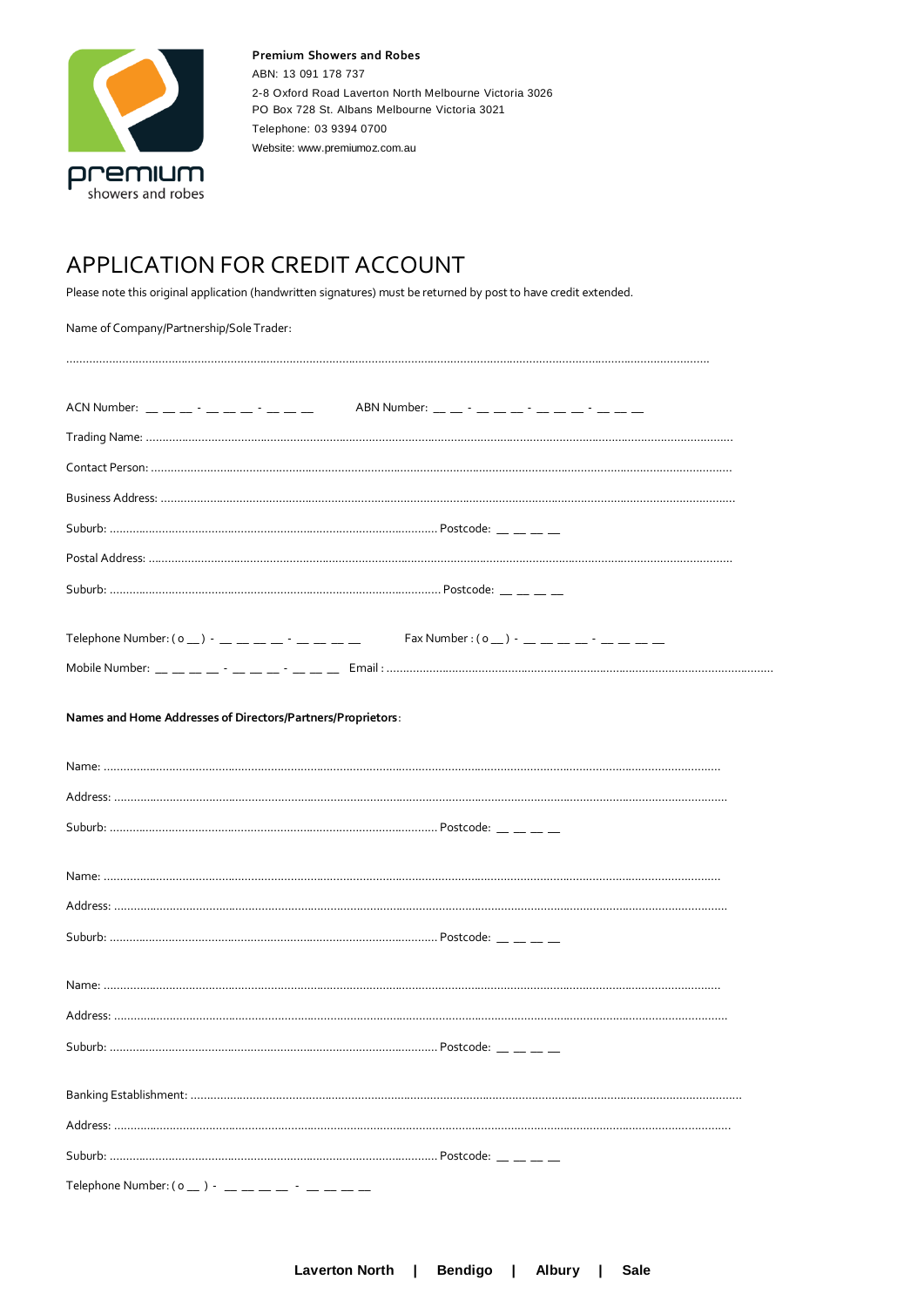

## **TRADE CREDIT REFERENCES:**

(**note: many businesses do not give trade references - please check before submitting to avoid processing delays**)

| Maximum amount of credit required:                                                                                                                                                                                                                                                                                                                                                                                                                                                                                                          |  |  |  |
|---------------------------------------------------------------------------------------------------------------------------------------------------------------------------------------------------------------------------------------------------------------------------------------------------------------------------------------------------------------------------------------------------------------------------------------------------------------------------------------------------------------------------------------------|--|--|--|
| WE HEREBY:<br>Warrant that the above information is true and correct. Acknowledge that credit facilities may be withdrawn at any time without prior notice.<br>Acknowledge and accept the terms and conditions of trade attached hereto. Authorize Premium Victoria Pty Ltd in its discretion to seek from and give any<br>other persons or company any information or reports about the applicant's commercial activities or commercial credit worthiness that is in the view of Premium<br>Victoria Pty Ltd relevant to this application. |  |  |  |
| Signed by all the applicant/s:                                                                                                                                                                                                                                                                                                                                                                                                                                                                                                              |  |  |  |
|                                                                                                                                                                                                                                                                                                                                                                                                                                                                                                                                             |  |  |  |
|                                                                                                                                                                                                                                                                                                                                                                                                                                                                                                                                             |  |  |  |
| Name:                                                                                                                                                                                                                                                                                                                                                                                                                                                                                                                                       |  |  |  |
| In the presence of:                                                                                                                                                                                                                                                                                                                                                                                                                                                                                                                         |  |  |  |
|                                                                                                                                                                                                                                                                                                                                                                                                                                                                                                                                             |  |  |  |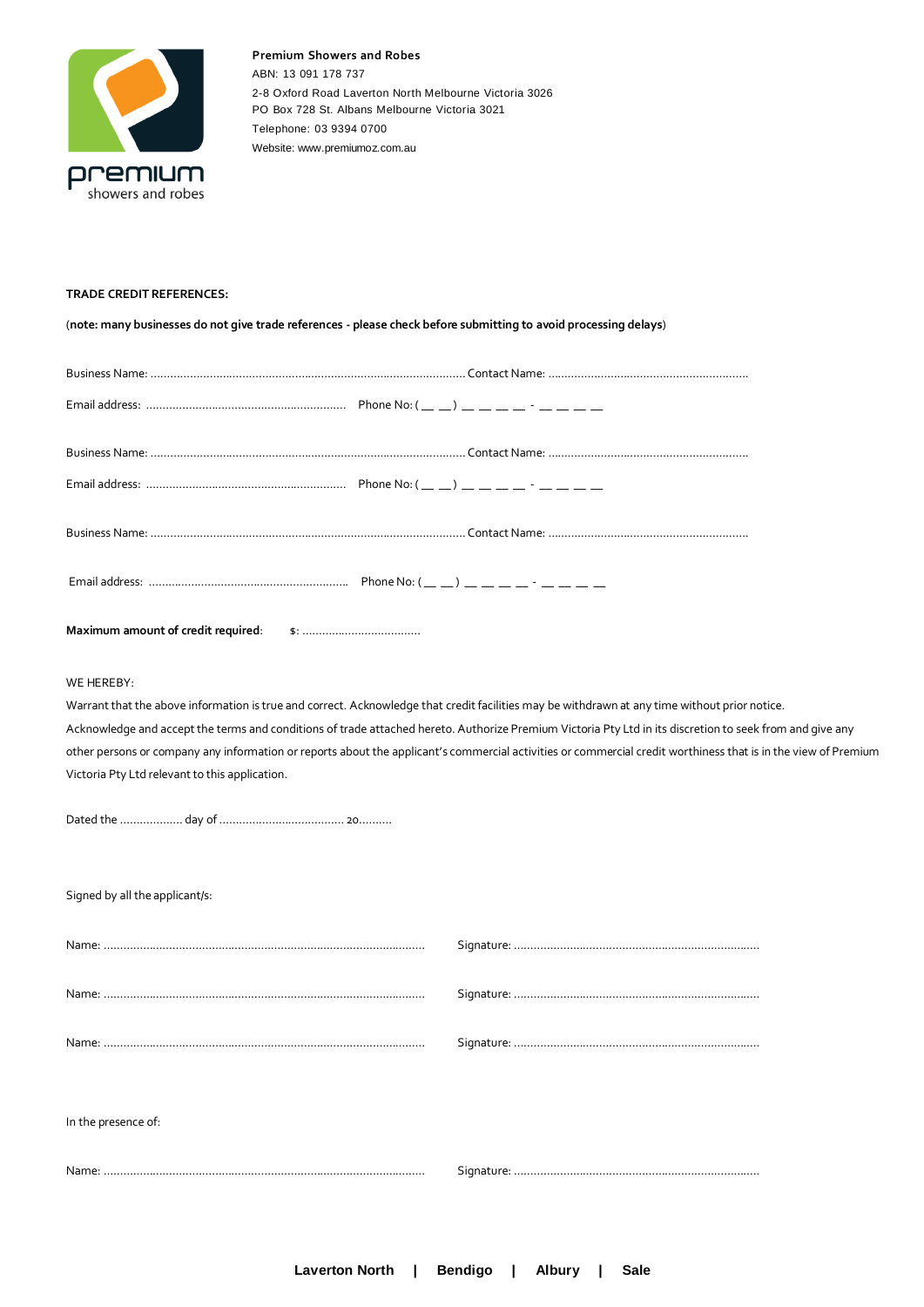

## **PREMIUM VICTORIA PTY LTD TERMS & CONDITIONS OF TRADE**

- 1. Payment must be made for goods purchased within 30 days from end of the month in which the goods were invoiced.
- 2. Property in the goods shall only pass to the customer upon payment in full, until property passes to the customer, acknowledges that it is possession of the goods solely as Bailee from Premium Victoria Pty Ltd ("the company") and in that capacity shall hold the goods separately from the customers own goods in a manner which renders the goods clearly identifiable as the goods of the company until such time as payment has been made in full or the goods are returned unused and un damaged.
- 3. The customer shall indemnify the company from and against any claim, liability, damage or injury to or by the goods.
- 4. The company may, without previous notice retake and resume possession of all goods which remain the property of the company and may for the purpose by servants and agents enter upon the customers premises and any other place where the goods may be upon the occurrence of any of the following events:

(a) The customer is placed under official management, receivership or liquidation or an encumbrance takes possession of the companies undertaking or property or any part thereof.

- (b) The customer becomes insolvent or bankrupt or commits an act of bankruptcy or makes an assignment for the benefit of the creditor.
- (c) The customer fails to pay the whole of any of the purchase price for any goods supplied when due and payable.
- (d) The customer is in breach of any other terms and conditions of sale as set out herein.
- 5. All claims in respect of faulty goods must be lodged with the company within 24 hours of delivery, quoting relevant invoice numbers and explanation of the faults alleged to have been found in the goods, failing which the company shall not be obligated to accept return of the goods.
- 6. If any account is in dispute, the undisputed portion of the account shall be payable in accordance with the normal terms of payment of the dispute portion may be withheld providing that the matter is brought to the companies attention immediately it is discovered and a letter of explanation setting out the particulars of the dispute are sent to the company within seven days of the dispute arising.
- 7. The company may withdraw and credit facility granted to the customer in respect of any account at any time and without being required to provide a reason for the same and upon such notification by the company to the customer and balance owing by the customer to the company shall become immediately due and payable.
- 8. Any delivery dates that are specified are approximate only and no liability whatsoever is accepted for delay from any causes whatsoever. If for any cause or reason beyond the companies control including any act of God, war, governmental or semi-governmental enactment priority or restrictions, lock out, strike, industrial dispute, fire, storm, tempest, flood, failure or inability to obtain licences, transport, labour or materials or any other contingencies which may hinder delivery, the company may extend the time for delivery or if the company is unable to complete delivery, the contract shall be voidable at the company's option with no right given to the customer to claim for any damage, loss, cost expenses or otherwise.
- 9. The company accepts no responsibility whatsoever for the consequential loss or damage attributable to defective workmanship, material or design and the customer hereby indemnifies the company in relation thereto.
- 10. In the event the customer cancels any order, acceptance of such cancellation shall only be by written consent by the customer provided that the customer agrees to pay to the company any expenditure actually incurred by the company as a consequence of the company processing the order together with any loss of profit in relation to such cancellation.
- 11. Where the customer is a company

(a) The person acknowledging these terms and condition warrants that he/she is a director of the customer and is authorized to commit the customer to the above terms of trading.

(b) The person acknowledging these terms and conditions on behalf of the customer hereby guarantees to the company payment by the customer of all monies due to it by the customer and will upon demand pay the customers debt to the company and indemnify and hold the company harmless arising out of its existing credit to the customer.